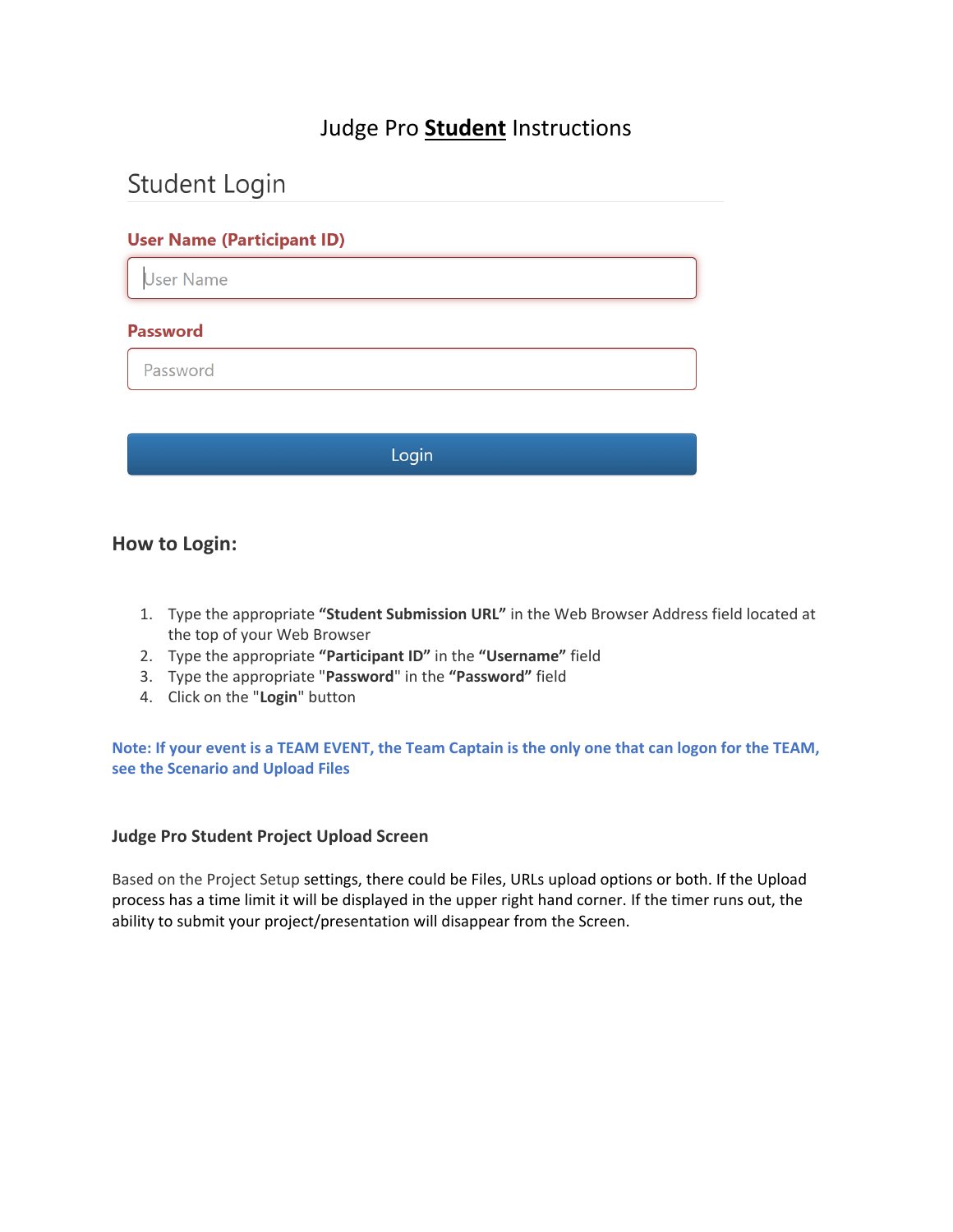## PROJECT FILES/URLS FOR HS ARCHITECTURAL DESIGN (HS)

 $(2052024)$ Jeremy

You can only add a combination of 3 file(s)/URL(s)

| <b>Files</b>                                                          |                                                                                 |
|-----------------------------------------------------------------------|---------------------------------------------------------------------------------|
| There are currently no attachments<br>Click Here To Upload a New File | Do not refresh, use browser arrows or close your browser while the file uploads |
| <b>URLs</b><br>URL                                                    |                                                                                 |
| https://tsaweb.org                                                    | X Delete                                                                        |
| <b>Add New URL</b>                                                    |                                                                                 |
| New URL                                                               |                                                                                 |
| Add                                                                   |                                                                                 |
| <b>Productional</b>                                                   |                                                                                 |

#### **How To Add a File:**

- 1. Click on the **"Click Here to Upload A New File"** button
- 2. Locate/Select the appropriate file on your local machine to upload
- 3. Repeat the above steps if you are allowed to upload more than one File

#### **How To Add a URL:**

- 1. Type in the appropriate **"URL"** in the **"Add New URL"** field
- 2. Click on the **"Add"** button
- 3. Repeat the above steps if you are allowed to add more than one URL
- 4. Click on the **"Finished"** button

#### **How To Remove a File and/or URL BEFORE you Click on the Finished Uploading Files button:**

If the Administrator has the Upload file setting to **"Lock File Submit After Submit",** the option to remove a file or URL may not be available.

1. Locate the **"File"** and/or **"URL"** on the screen and click on the **"X Delete"** button located on the right-hand side of the **"File"** and/or **"URL"** that you want to remove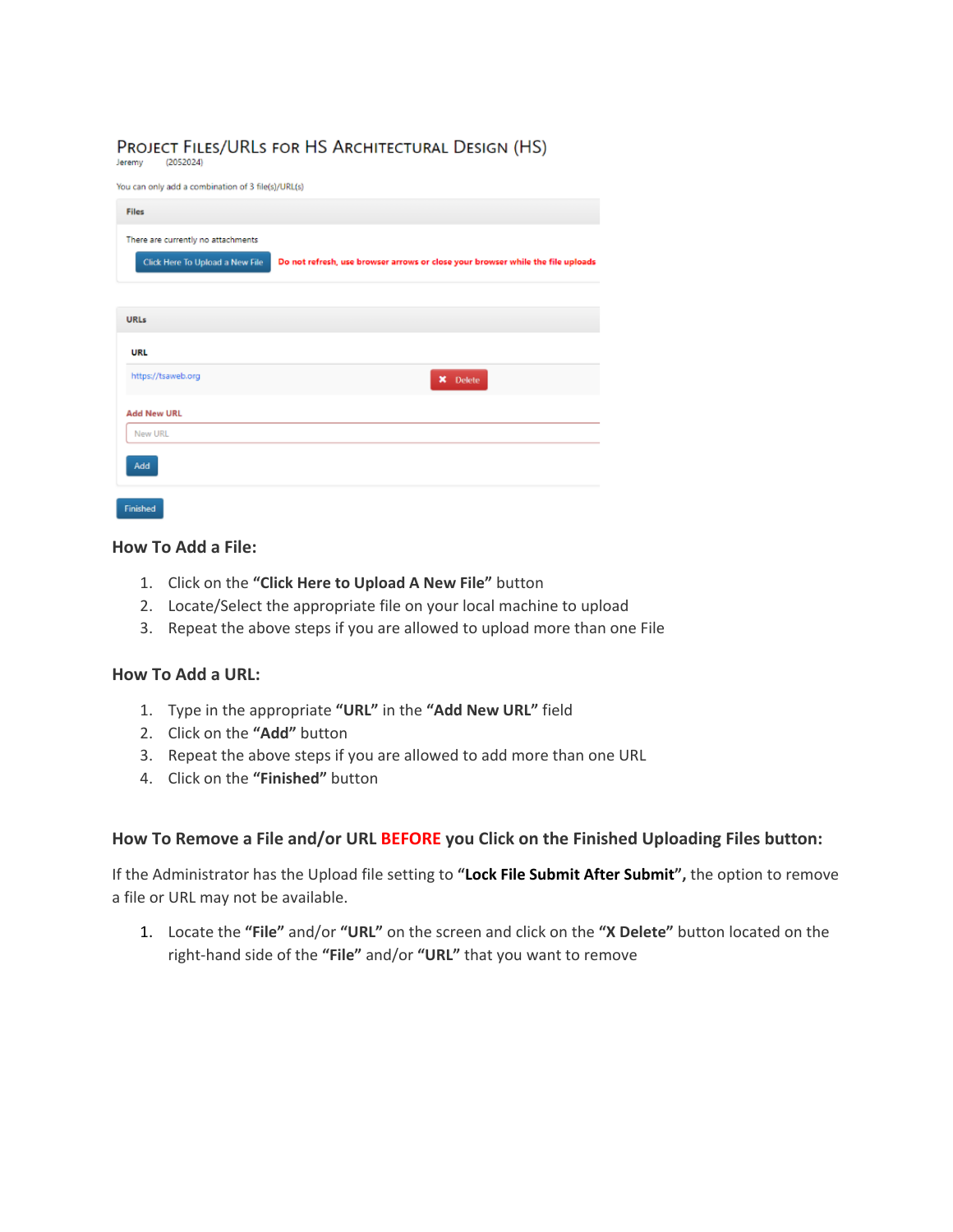#### PROJECT FILES/URLS FOR HS ARCHITECTURAL DESIGN (HS)

 $(2052024)$ Jeremy

| You can only add a combination of 3 file(s)/URL(s) |                            |                          |
|----------------------------------------------------|----------------------------|--------------------------|
| <b>Files</b>                                       |                            |                          |
| <b>File Name</b>                                   |                            |                          |
| StudentProjectAttachmentSample.pdf                 | Download<br>$\circledcirc$ | $\pmb{\times}$<br>Delete |
|                                                    |                            |                          |
|                                                    |                            |                          |
| <b>URLs</b>                                        |                            |                          |
| <b>URL</b>                                         |                            |                          |
| https://tsaweb.org                                 | X Delete                   |                          |
| https://google.com                                 | ×<br>Delete                |                          |

#### **Judge Pro Student Project Upload Screen**

Once you click on the **"Finished"** button, the following screen will appear.

**NOTE: The "Scenario" and "Upload Files" buttons may not be accessible after submission if the System Admin placed a lock on these actions after submitting your files. If the Upload Files is still accessible, this means you can delete/add files/URL's until the project event closes.**

| Event                               | $\mathbf{I}$ Team # | <b>Students</b> | Title     | <b>Projects</b>                                                                | <b>Confirmation</b> |            |                       |  |
|-------------------------------------|---------------------|-----------------|-----------|--------------------------------------------------------------------------------|---------------------|------------|-----------------------|--|
| HS Architectural Design (HS) (ADHS) | ADHS~2052-1         | Jeremy          | (2052024) | StudentProjectAttachmentSample.pdf<br>https://tsaweb.org<br>https://google.com |                     | O Scenario | <b>1</b> Upload Files |  |

- 1. To View your Project, Click on the "**Project**" link(s)
- 2. To Print your Project Confirmation, Click on the **"Print**" icon

#### **How to Log Out:**

1. Click on the **"Log Out"** button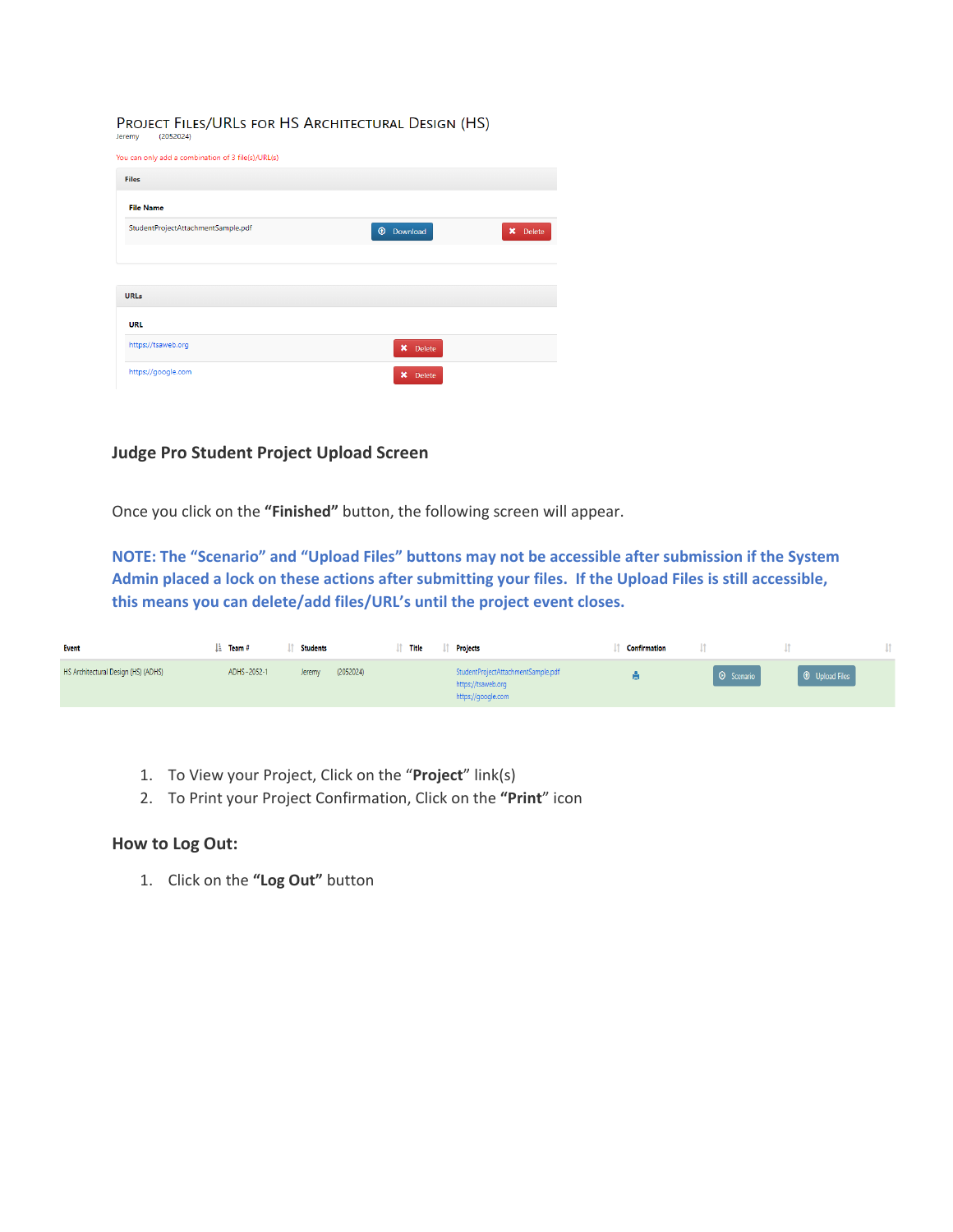| Event                               | IL Team#    | <b>Students</b>     | <b>Title</b> | <b>Projects</b>                                                                | <b>Confirmation</b> | Jî.                     |
|-------------------------------------|-------------|---------------------|--------------|--------------------------------------------------------------------------------|---------------------|-------------------------|
| HS Architectural Design (HS) (ADHS) | ADHS~2052-1 | (2052024)<br>Jeremy |              | StudentProjectAttachmentSample.pdf<br>https://tsaweb.org<br>https://google.com |                     | <b>1</b> O Upload Files |

#### 1. Click on the **"Upload Files"** button

**How to Submit a Project that Does Not Have a Scenario:**

| PROJECT FILES/URLS FOR HS ARCHITECTURAL DESIGN (HS)<br>(2052024)<br>Jeremy                                                                               |
|----------------------------------------------------------------------------------------------------------------------------------------------------------|
| You can only add a combination of 3 file(s)/URL(s)                                                                                                       |
| Files                                                                                                                                                    |
| There are currently no attachments<br>Click Here To Upload a New File<br>Do not refresh, use browser arrows or close your browser while the file uploads |
| URLs                                                                                                                                                     |
| URL                                                                                                                                                      |
| https://tsaweb.org<br>X Delete                                                                                                                           |
| <b>Add New URL</b>                                                                                                                                       |
| New URL                                                                                                                                                  |
| Add                                                                                                                                                      |
| Finished                                                                                                                                                 |

#### **How To Add a File:**

- 4. Click on the **"Click Here to Upload A New File"** button
- 5. Locate/Select the appropriate file on your local machine to upload
- 6. Repeat the above steps if you are allowed to upload more than one File

#### **How To Add a URL:**

- 5. Type in the appropriate **"URL"** in the **"Add New URL"** field
- 6. Click on the **"Add"** button
- 7. Repeat the above steps if you are allowed to add more than one URL
- Click on the **"Finished"** button

*Note: At the Top of the Screen, you will see the number of Files/URL(s) that can be submitted. This information is located just above the Files section on the screen*

#### **How To Remove a File or Video URL:**

1. Click on the "Upload Files" button

Locate the **"File"** and/or **"URL"** on the screen and click on the **"X Delete"** button located on the right-hand side of the **"File"** and/or **"URL"** that you want to remove.